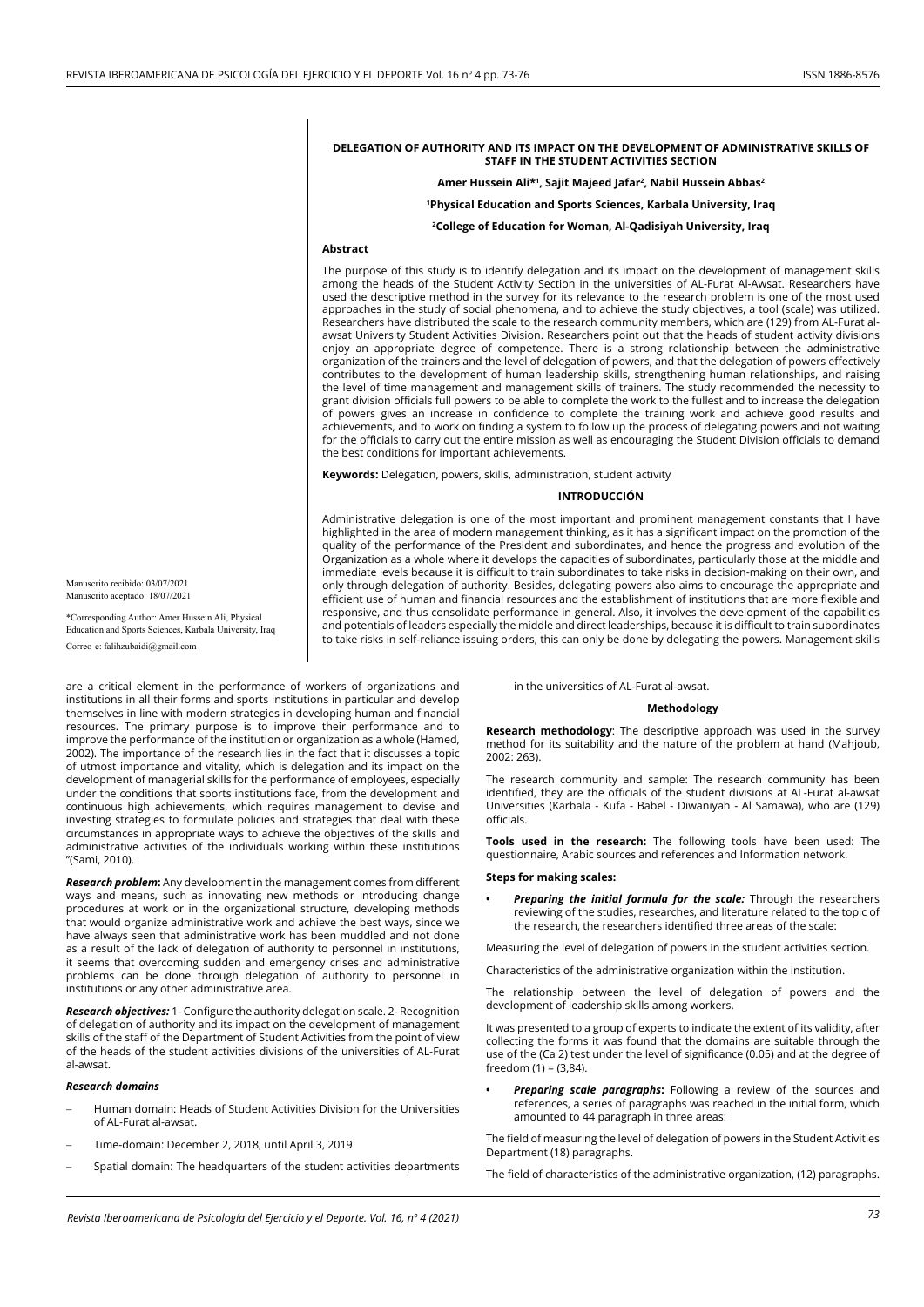The field of the relationship between the level of delegation of powers and the development of leadership skills among workers (14 paragraphs).

Paragraphs validity: To recognize the validity of the paragraphs, the researchers presented them to a group of experts and specialists. The number of paragraphs was (44) paragraphs. After retrieving the questionnaires from the experts, the researchers collected and emptied the data, where the (Ca 2) test was used under the level of significance (0.05) and at the degree of freedom (1) = (3.84). The results showed the validity of all prepared paragraphs.

## **•**  *Statistical analysis of paragraphs*

The two groups (external consistency): To identify the distinguishing ability of the scale paragraphs, the researchers used the two peripheral groups, as the researchers verified the ability of the paragraph to distinguish using this method through the construction sample of (90) officials by following the below steps: 1- Total grades are arranged in descending order. 2- Determination of (27%) of the questionnaires that received lower grades and (27%) of the forms that obtained higher grades. Thus, two groups of researchers were formed, each of which consisted of (24) officials.3 -The coefficient of discrimination was calculated for all (44) items of the scale through the use of the (T) test for independent samples. The test (t) of the two independent samples was then applied to determine the statistical significance between the mean of the upper and lower sets of paragraphs. The value (t) of the validity of the paragraphs was adopted by comparing the tabular value (2.01) at the degree of freedom (46) and the level of significance (05), it was shown that all paragraphs are distinct.

# **•**  *Internal consistency*

1. The paragraph's relation to the domain: This method is considered one of the most scientifically accepted means of calculating the internal consistency of the paragraphs in measuring this matter. "(Al-Rousan, 1999: 27) Thus," each of the paragraphs follows the same path as the areas of the scale as a whole "(Issawi, 1985: 101) Thus, the researchers extracted the simple correlation coefficients (Pearson) between the scores of the paragraphs and the domain of the scale of the delegation of powers, and to reach the statistical significance, they were compared with the tabular value of (0.217) at the degree of freedom (88) and the level of significance (0 and 05). It was found that all the paragraphs are significant.

2. The relevance of the paragraph to the overall score of the scale.

The two researchers extracted the simple correlation coefficient (Pearson) between the score of each paragraph and the total score, and after completing the statistical treatments by using the correlation coefficient and extracted the results through (t) calculated compared to the tabular (t) score of (0.217) under the significance level (0.05) and at the degree of freedom (88), all the paragraphs were significant.

3. Domain correlation with the total score of the scale.

The researchers calculated the simple correlation coefficient (Pearson) for the degree of each field with the total score of the scale.

**Scientific indicators of the scale:** This has been done through the use of validity and reliability coefficients in the research procedures.

*Final Application of Scale:* After the scale was prepared in the final form, it was applied to the targeted sample which mounted (39) officials in the Student Activities Division, and the total of its paragraphs was (44) items distributed into three domains.

## **•**  *Statistical Methods:*

The researchers used the following statistical methods:

- 1. The arithmetic mean.
- 2. Standard deviation.
- 3. Ka-square 2.
- 4. Percentage
- 5. T-test for two independent samples.
- 6. Pearson simple correlation coefficient.

#### *Results*

Displaying the results of the paragraphs in the field of measuring the level of delegation of powers in the activities section (Table 1)

Presentation of the results of paragraphs in the area of administrative organization characteristics within the enterprise (Table 2).

Presentation of the results of the paragraphs on the relationship between

**Table 1.** Shows the frequencies and percentages of the responses of the individuals of the research sample to the paragraphs of the field measuring the level of delegation of powers in the student activities section.

| Paragraphs                                                                                   | <b>Achieved</b> |       | <b>Somewhat Achieved</b> |       | <b>Not Achieved</b> |       |                    |                  |                    | .드                                                                |
|----------------------------------------------------------------------------------------------|-----------------|-------|--------------------------|-------|---------------------|-------|--------------------|------------------|--------------------|-------------------------------------------------------------------|
|                                                                                              | Number          | Ratio | Number                   | Ratio | Number              | Ratio | Estimated<br>total | Weighted<br>mean | Relative<br>weight | sequence<br>paragraph<br>the field<br>of the<br>$\mathbf{v}$<br>흡 |
| Employees can act completely in your absence.                                                | 32              | 40    | 26                       | 32,5  | 22                  | 27,5  | 170                | 2,12             | 70,83              | 15                                                                |
| The bulk of your work can be done with workers.                                              | 40              | 50    | 17                       | 21,25 | 23                  | 28,75 | 177                | 2,21             | 73,75              | 10                                                                |
| There is enough time to talk to workers about the wages of work                              | 37              | 46,25 | 27                       | 33,75 | 16                  | 20    | 181                | 2,26             | 75,41              | $\overline{7}$                                                    |
| The employees constantly interfere to ask about some decisions or<br>instructions            | 39              | 48,75 | 18                       | 22,5  | 23                  | 28,75 | 176                | 2,20             | 73,33              | 11                                                                |
| The assigned work can be completed on the specified dates<br>without having to work overtime | 42              | 52,5  | 16                       | 20    | 22                  | 27,5  | 180                | 2,25             | 75                 | 8                                                                 |
| The authorization granted to employees is commensurate with<br>their abilities and times.    | 38              | 47,5  | 23                       | 28,75 | 19                  | 23,75 | 179                | 2,23             | 74,58              | 9                                                                 |
| The work delegated to subordinates is not being re-performed.                                | 31              | 38,75 | 25                       | 31,25 | 24                  | 30    | 167                | 2,08             | 69,58              | 16                                                                |
| Problems in assigning workers to other jobs or responsibilities                              | 25              | 31,25 | 30                       | 37,5  | 25                  | 31,25 | 160                | 2                | 66,66              | 18                                                                |
| Employees who are authorized to perform work on scheduled<br>dates.                          | 45              | 56,25 | 20                       | 25    | 15                  | 18,75 | 190                | 2,37             | 79,16              | $\mathbf{1}$                                                      |
| Workers rejoice when you ask them to do any other job.                                       | 47              | 58,75 | 14                       | 17,5  | 19                  | 23,75 | 188                | 2,35             | 78,33              | 3                                                                 |
| There's time for business planning and other administrative tasks.                           | 35              | 43,75 | 25                       | 31,25 | 20                  | 25    | 175                | 2,18             | 72,91              | 12                                                                |
| Train workers on an ongoing basis.                                                           | 43              | 53,75 | 17                       | 21,25 | 20                  | 25    | 183                | 2,28             | 76,25              | 5                                                                 |
| You have the skill to set goals.                                                             | 33              | 41,25 | 27                       | 33,75 | 20                  | 25    | 173                | 2,16             | 72,08              | 13                                                                |
| Don't get too busy with routine work.                                                        | 28              | 35    | 29                       | 36,25 | 23                  | 28,75 | 165                | 2,06             | 68,75              | 17                                                                |
| Every worker in the Working Group has an equal amount of<br>workload.                        | 42              | 52,5  | 18                       | 22,5  | 20                  | 25    | 182                | 2,27             | 75,83              | 6                                                                 |
| Monitor subordinates' errors resulting from work completion                                  | 31              | 38,75 | 29                       | 36,25 | 20                  | 25    | 171                | 2,13             | 71,25              | 14                                                                |
| There are standards for performing work which are adhered to by<br>the subordinates          | 45              | 56,25 | 15                       | 18,75 | 20                  | 25    | 185                | 2,31             | 77,08              | $\overline{4}$                                                    |
| Your workers will adequately abide by your directions                                        | 44              | 55    | 21                       | 26,25 | 15                  | 18,75 | 189                | 2,36             | 78,75              | $\overline{2}$                                                    |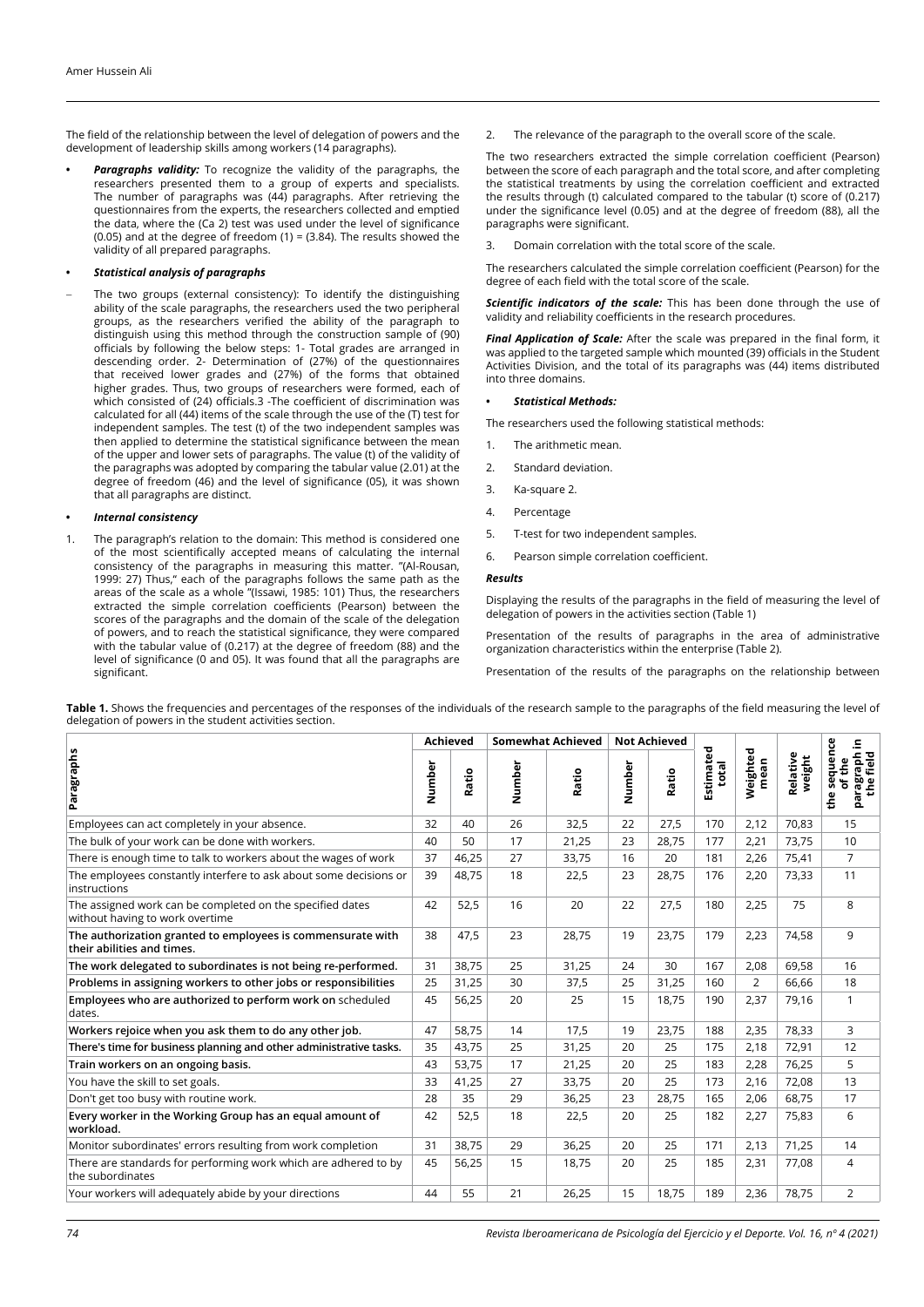|                                                                                    |        | Achieved | Somewhat Achieved |       | <b>Not Achieved</b> |       |                        |                  |                    | `ნ ა                                           |
|------------------------------------------------------------------------------------|--------|----------|-------------------|-------|---------------------|-------|------------------------|------------------|--------------------|------------------------------------------------|
| Paragraphs                                                                         | Number | Ratio    | Number            | Ratio | Number              | Ratio | <b>Estimated total</b> | mean<br>Weighted | weight<br>Relative | paragraph<br>the field<br>the field<br>Φ<br>통증 |
| There is a clear and specific job description for each worker                      | 35     | 43,75    | 27                | 33,75 | 18                  | 22,5  | 177                    | 2,21             | 73,75              | 9                                              |
| There are sound systems for following up on delegation within the<br>department    | 51     | 63,75    | 15                | 18,75 | 14                  | 17,5  | 197                    | 2,46             | 82,08              | 3                                              |
| The delegated staff enjoys full powers to perform his work                         | 40     | 50       | 15                | 18,75 | 25                  | 22,5  | 175                    | 2,18             | 72,91              | 10                                             |
| There is clarity and stability in work systems, methods and<br>procedures          | 51     | 63,75    | 19                | 23,75 | 10                  | 12,5  | 201                    | 2,51             | 83,75              | 1                                              |
| There are parallels between authority and responsibility.                          | 39     | 48,75    | 15                | 18,75 | 26                  | 32,5  | 173                    | 2,16             | 72,08              | 11                                             |
| There is a parity between the additional tasks that are delegated                  | 49     | 61,25    | 18                | 22,5  | 13                  | 16,25 | 196                    | 2,45             | 81,66              | 4                                              |
| The working procedures are very clear.                                             | 50     | 62,5     | 20                | 25    | 10                  | 12,5  | 200                    | 2,50             | 83,33              | $\overline{2}$                                 |
| The administrative and functional organization of the leadership is<br>stable      | 44     | 55       | 18                | 22,5  | 18                  | 22,5  | 186                    | 2,32             | 77,5               | 5                                              |
| Senior management circulates information to subordinates on an<br>ongoing basis.   | 33     | 41,25    | 25                | 22,5  | 22                  | 27,5  | 171                    | 2,13             | 71,25              | 12                                             |
| Communications have ease and flexibility                                           | 43     | 53,75    | 15                | 31,25 | 22                  | 27,5  | 181                    | 2,26             | 75,41              | 6                                              |
| Senior management makes clear its policy vision.                                   | 37     | 46,25    | 25                | 22,5  | 18                  | 22,5  | 179                    | 2,23             | 74,58              | 7                                              |
| Senior management provides modern equipment at the enterprise<br>to perform tasks. | 42     | 52,5     | 14                | 17,5  | 24                  | 30    | 178                    | 2,22             | 74,16              | 8                                              |

Table 2. Shows the frequencies and percentages of the responses of the individuals of the research sample to the paragraphs in the area of administrative organization characteristics within the enterprise.

**Table 3.** Shows the frequencies and percentages of research sample responses to paragraphs of the relationship between delegation of authority and staff<br>leadership skills development.

| Paragraphs                                                                                                               | Achieved |       | <b>Somewhat Achieved</b> |       | <b>Not Achieved</b> |       |                        |               |                 | ≌. ჭ                                                           |
|--------------------------------------------------------------------------------------------------------------------------|----------|-------|--------------------------|-------|---------------------|-------|------------------------|---------------|-----------------|----------------------------------------------------------------|
|                                                                                                                          | Number   | Ratio | Number                   | Ratio | Number              | Ratio | <b>Estimated total</b> | Weighted mean | Relative weight | e sequence c<br>paragraph i<br>the field<br>$\mathbf{v}$<br>통증 |
| Delegation increases the effectiveness of decentralization in decision-<br>making.                                       | 31       | 38,75 | 28                       | 35    | 21                  | 26,25 | 170                    | 2,12          | 70,83           | $\overline{7}$                                                 |
| Delegation leads to the rapid completion of leadership tasks.                                                            | 35       | 43,75 | 23                       | 28,75 | 22                  | 27,5  | 173                    | 2,16          | 72,08           | 9                                                              |
| Delegation leads to the preparation of future leaderships among<br>subordinates                                          | 35       | 43,75 | 28                       | 35    | 17                  | 21,25 | 178                    | 2,22          | 74,16           | 6                                                              |
| Delegation of authority leads to the acceptance of additional actions<br>by subordinates                                 | 33       | 41,25 | 22                       | 27,5  | 25                  | 31,25 | 168                    | 2,1           | 70              | 11                                                             |
| The greater delegation, the greater the innovative potential in solving<br>administrative problems.                      | 53       | 66,25 | 15                       | 18.75 | 12                  | 15    | 201                    | 2,51          | 83,75           | 1                                                              |
| Delegation leads to the ability to adapt to an emergency.                                                                | 28       | 35    | 29                       | 36,25 | 23                  | 28,75 | 165                    | 2,06          | 68,75           | 12                                                             |
| Delegation increases self-reliance in completing work.                                                                   | 32       | 40    | 25                       | 31,25 | 23                  | 28,75 | 169                    | 2,11          | 70,41           | 8                                                              |
| Delegation leads to more sound thinking about how to do business.                                                        | 50       | 62,5  | 20                       | 25    | 10                  | 12,5  | 200                    | 2,5           | 83,33           | $\overline{2}$                                                 |
| The delegation shall not delay and disrupt the completion of the<br>work due to the absence of administrative leadership | 27       | 33,75 | 28                       | 35    | 25                  | 31,25 | 162                    | 2,02          | 67,5            | 14                                                             |
| Delegation saves time at all administrative levels                                                                       | 49       | 61,25 | 18                       | 22,5  | 13                  | 16,25 | 196                    | 2,45          | 81,66           | 3                                                              |
| Delegating motivates workers to plan their time to get work done                                                         | 29       | 36,25 | 26                       | 32,5  | 25                  | 31,25 | 164                    | 2,05          | 68,33           | 13                                                             |
| Delegation contributes to eliminating isolationism for some<br>workers                                                   | 48       | 60    | 15                       | 18,75 | 17                  | 21,25 | 191                    | 2,38          | 79,58           | 4                                                              |
| Delegation contributes to a sense of satisfaction and belonging to<br>the work environment                               | 32       | 40    | 27                       | 33,75 | 21                  | 26,25 | 171                    | 2,13          | 71,25           | 10                                                             |
| Delegation provides a human relationship pattern in<br>understanding.                                                    | 37       | 46,25 | 25                       | 31,25 | 18                  | 22,5  | 179                    | 2,23          | 74,58           | 5                                                              |

the level of delegation of authority and the development of leadership skills among workers (Table 3).

#### **Results**

Heads of the Student Activities Division have an appropriate level of delegation of authority.

There is a strong relationship between the administrative organization of trainers and the level of delegation of authority.

The delegation of powers actively participates in developing human leadership skills, strengthening human relations, and raising the level of time management

and organization skills of trainers.

#### **Recommendations**

Give the people's officials full powers to enable them to complete the work.

Increasing delegation of authority gives greater confidence to complete the training work and achieve good results and accomplishments and work to find a system to follow up the process of delegating powers and not to wait for officials until the implementation of the entire task. Besides, officials of the medical division carry out the tasks and demands to create the best conditions, especially if there is a preparation period for holding important gatherings.